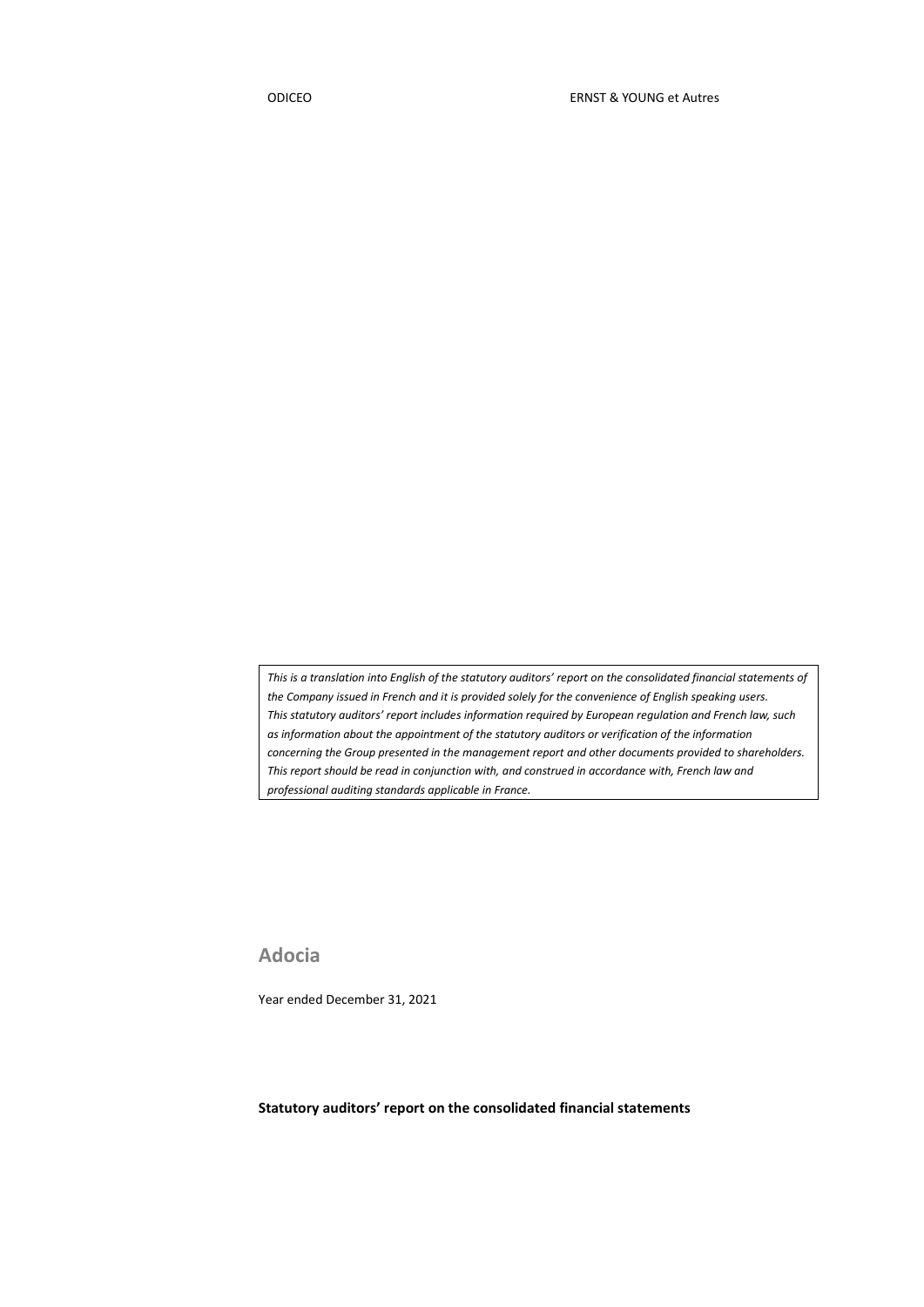### **ODICEO**

115, boulevad de Stalingrad CS 52038 69616 Villeurbanne cedex S.A. au capital de € 275 000 430 130 393 R.C.S. Lyon

Commissaire aux Comptes Membre de la compagnie régionale de Lyon

# **ERNST & YOUNG et Autres**

Tour Oxygène 10-12, boulevard Marius Vivier Merle 69393 Lyon cedex 03 S.A.S. à capital variable 438 476 913 R.C.S. Nanterre

> Commissaire aux Comptes Membre de la compagnie régionale de Versailles

**Adocia** Year ended December 31, 2021

#### **Statutory auditors' report on the consolidated financial statements**

To the Annual General Meeting of Adocia,

#### **Opinion**

In compliance with the engagement entrusted to us by your Annual General Meetings, we have audited the accompanying consolidated financial statements of Adocia for the year ended December 31, 2021.

In our opinion, the consolidated financial statements give a true and fair view of the assets and liabilities and of the financial position of the Group as at December 31, 2021 and of the results of its operations for the year then ended in accordance with International Financial Reporting Standards as adopted by the European Union.

The audit opinion expressed above is consistent with our report to the Audit Committee.

#### **Basis for Opinion**

#### **Audit Framework**

We conducted our audit in accordance with professional standards applicable in France. We believe that the audit evidence we have obtained is sufficient and appropriate to provide a basis for our opinion.

Our responsibilities under those standards are further described in the *Statutory Auditors' Responsibilities for the Audit of the Consolidated Financial Statements* section of our report.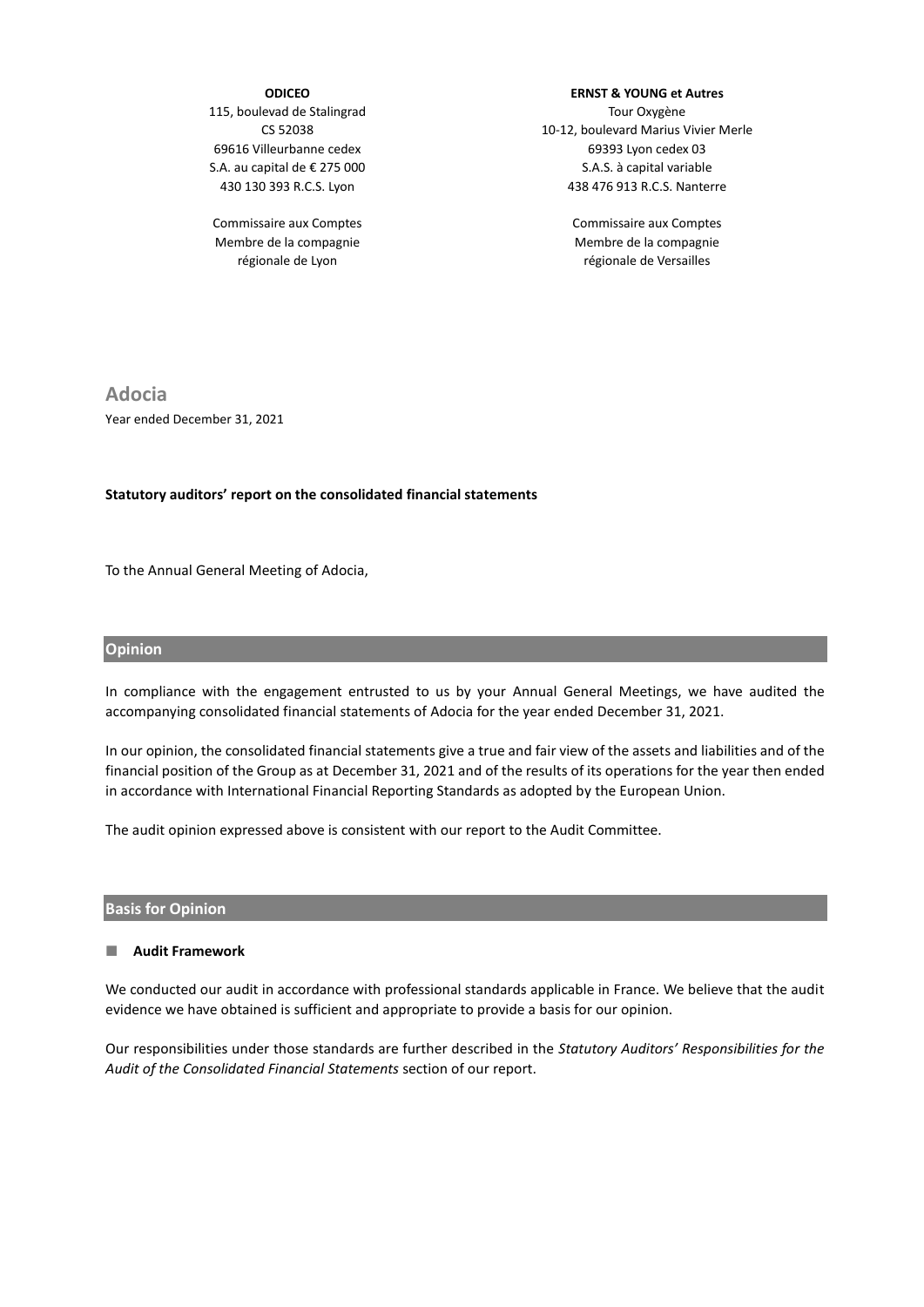#### **Independence**

We conducted our audit engagement in compliance with independence requirements of the French Commercial Code *(Code de commerce)* and the French Code of Ethics *(Code de déontologie)* for statutory auditors for the period from January 1, 2021 to the date of our report and specifically we did not provide any prohibited non-audit services referred to in Article 5(1) of Regulation (EU) No 537/2014.

#### **Emphasis of Matters**

We draw your attention to the following matter described in Note "Basis for preparation of the financial statements" to the consolidated financial statements relating to the assumptions retained to ensure going concern basis. Our opinion is not modified in respect of this matter.

# **Justification of Assessments - Key Audit Matters**

Due to the global crisis related to the COVID-19 pandemic, the financial statements for this period have been prepared and audited under special circumstances. Indeed, this crisis and the exceptional measures taken in the context of the health emergency have had numerous consequences for companies, particularly on their operations and their financing, and have led to greater uncertainties regarding their future prospects. Some of these measures, such as travel restrictions and remote working, have also had an impact on companies' internal organization and on the performance of audits.

It is in this complex and evolving context that, in accordance with the requirements of Articles L. 823-9 and R. 823- 7 of the French Commercial Code *(Code de commerce)* relating to the justification of our assessments, we inform you of the key audit matters relating to risks of material misstatement that, in our professional judgment, were of most significance in our audit of the consolidated financial statements of the current period, as well as how we addressed those risks.

These matters were addressed in the context of our audit of the consolidated financial statements as a whole and in forming our opinion thereon, and we do not provide a separate opinion on specific items of the consolidated financial statements.

### **Accounting treatment and valuation of convertibles bonds**

converted into ordinary shares, upon holder's request, at any

time and using a variable subscription price.

| <b>Risk identified</b>                                                                                                                                                                                                                                                                                                                                                                                                                                                                                | Our response                                                                                                                                                                                                                                                                                                                                              |
|-------------------------------------------------------------------------------------------------------------------------------------------------------------------------------------------------------------------------------------------------------------------------------------------------------------------------------------------------------------------------------------------------------------------------------------------------------------------------------------------------------|-----------------------------------------------------------------------------------------------------------------------------------------------------------------------------------------------------------------------------------------------------------------------------------------------------------------------------------------------------------|
| On October 26, 2021, the company entered into an<br>agreement for the issuance of convertible bonds for a total<br>amount of $\epsilon$ million 6. Your company issued a total number<br>of 6 568 422 convertible bonds with nominal value equal to<br>€1 ("les OCA"), which have been subscribed by Vester Finance<br>and two other European investors as described in the note 10<br>to the accompanying consolidated financial statements.<br>These bonds ("OCA") have been issued at 95% of their | As part of our audit of the consolidated financial statements,<br>Our procedures consisted in:<br>Obtaining an understanding of the bond contract and<br>▶<br>the analysis performed by the company.<br>Evaluating the assumptions and the documentation<br>▶<br>related to the accounting treatment (under IFRS 9 and<br>IAS 32) retained by the company |
| nominal value. They do not hold interests and can be                                                                                                                                                                                                                                                                                                                                                                                                                                                  |                                                                                                                                                                                                                                                                                                                                                           |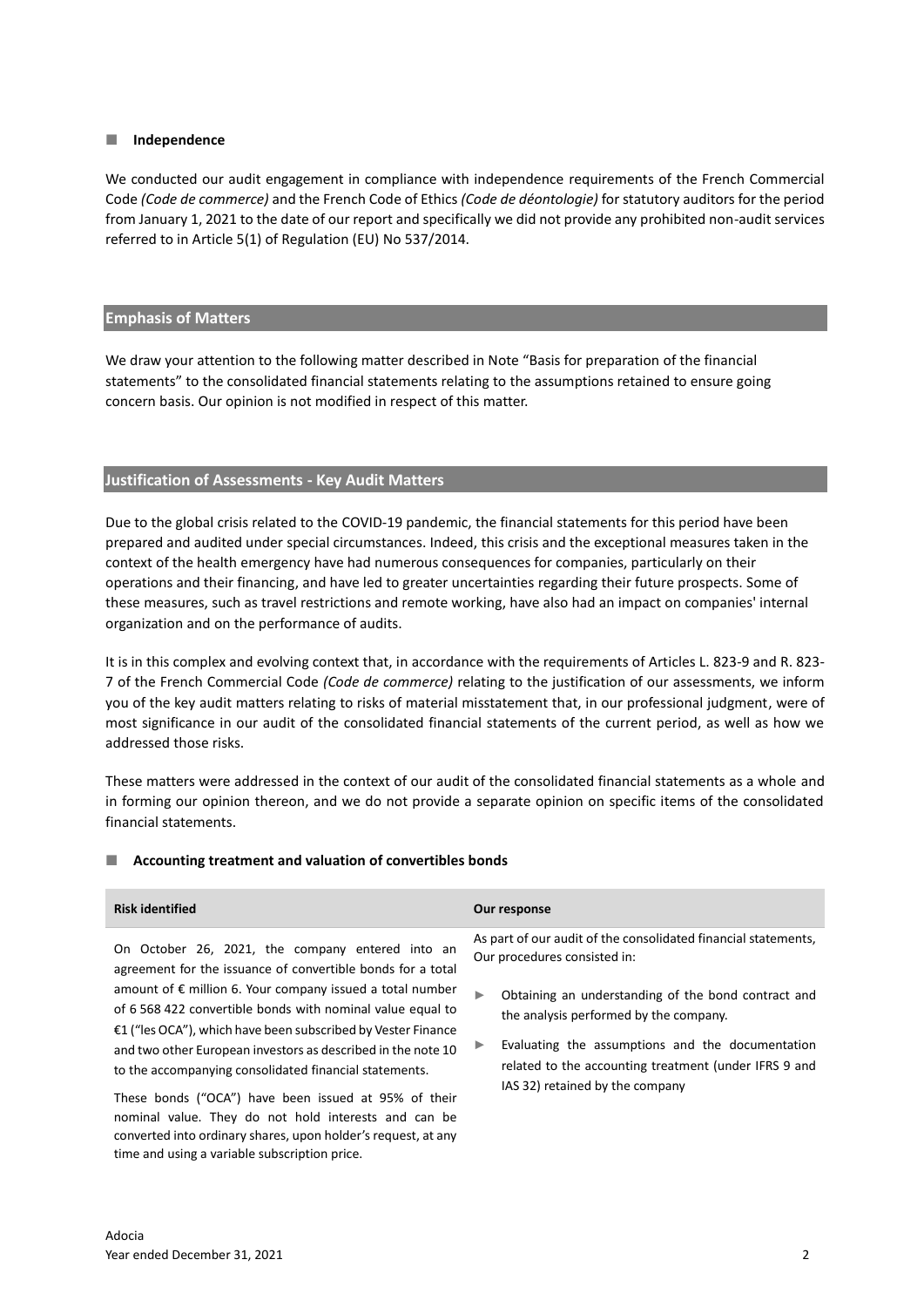If these bonds ("OCA") would not have been reimbursed or converted at the end of the initial 24-month period, they would be full reimbursed by the company at 100% of their nominal value.

At the end of December 31, 2021, a portion of these bonds has been converted and the remaining bonds have been classified as financial liabilities and measured at the fair value, as a whole.

To perform this fair value measurement, your company has been assisted by an independent actuary, who measured these bonds as call options with variable exercice price and used a "Monte-Carlo" valuation approach.

As disclosed in the note 10 in the accompanying consolidated financial statements, under IFRS 9 and IAS 32 rules, your company qualified these bonds as debt instruments with a fair value measurement through profit and loss at the end of each reporting period.

We considered the topic as a key audit matter as it requires judgmental basis to assess the accounting treatment and the fair value of these bonds.

- ► Obtain an understanding of the reports prepared by the independent actuary to assess the fair value of these bonds ("OCA") on the issuance date (October 2021) and the remaining not converted bonds at the closing date and also to examine the assumptions retained in connection with the bond contract specificities and the company's analysis.
- ► Examine the appropriateness of the information provided about this risk in the disclosures.

## **Specific verifications**

We have also performed, in accordance with professional standards applicable in France, the specific verifications required by laws and regulations of the information relating to the Group given in the Board of Directors management report.

We have no matters to report as to their fair presentation and their consistency with the consolidated financial statements.

### **Report on Other Legal and Regulatory Requirements**

### **Format of preparation of the consolidated financial statements included in the annual financial report**

We have also verified, in accordance with the professional standard applicable in France relating to the procedures performed by statutory auditor regarding the annual and consolidated financial statements prepared in the European single electronic format, that the preparation of the consolidated financial statements included in the annual financial report mentioned in Article L. 451-1-2, I of the French Monetary and Financial Code (*Code monétaire et financier*), prepared under the CEO's responsibility, complies with the single electronic format defined in Commission Delegated Regulation (EU) No. 2019/815 of 17 December 2018. Regarding consolidated financial statements, our work includes verifying that the tagging thereof complies with the format defined in the above-mentioned regulation.

On the basis of our work, we conclude that the preparation of the consolidated financial statements included in the annual financial report complies, in all material respects, with the European single electronic format.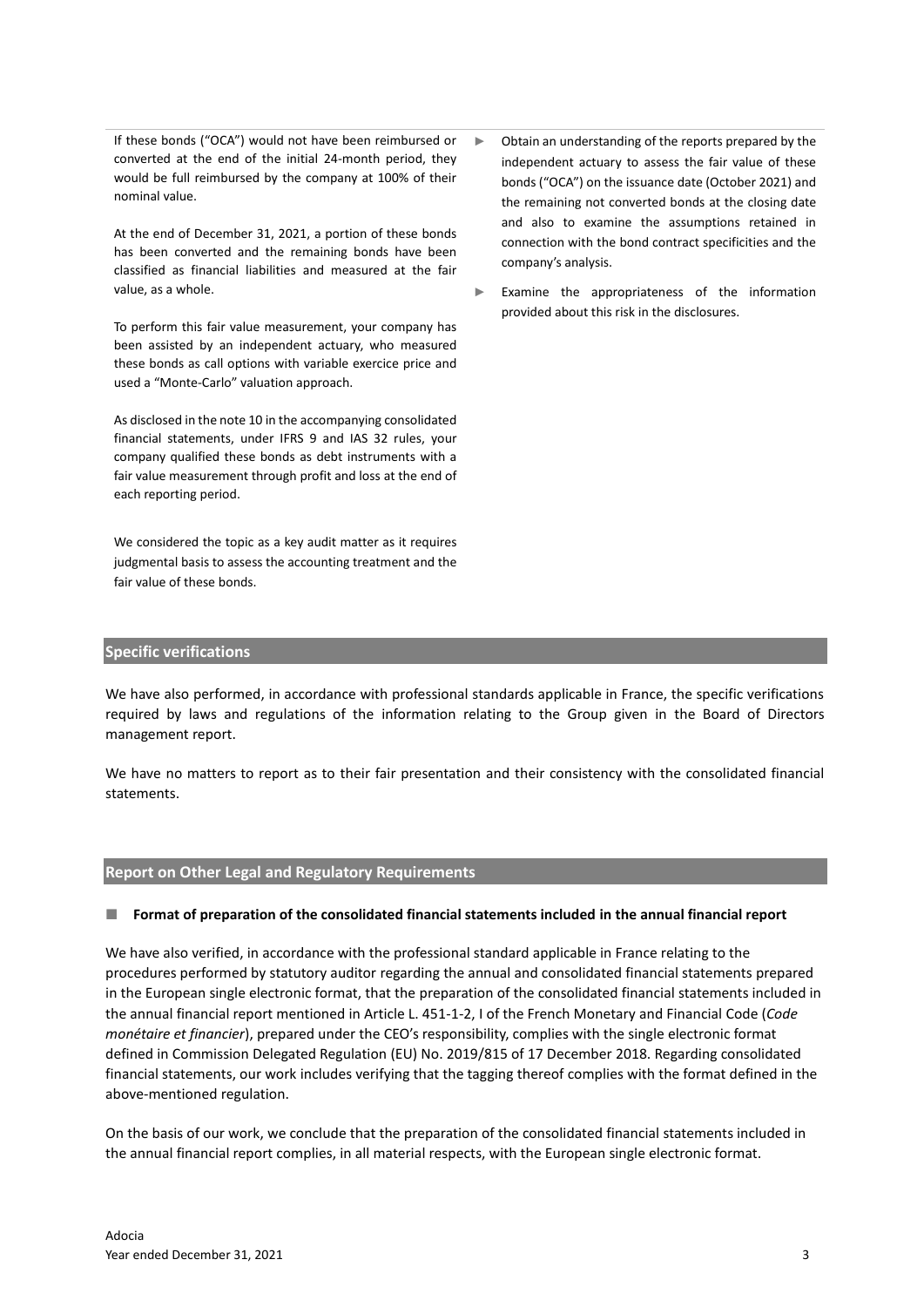## **Appointment of the Statutory Auditors**

We were appointed as statutory auditors of Adocia by Decision of the Sole Shareholder of July 31, 2006 for ODICEO and by your Annual General Meeting held on October 24, 2011 for ERNST & YOUNG et Autres.

As at December 31, 2021, ODICEO was in the sixteenth year of uninterrupted engagement and ERNST & YOUNG et Autres was in the eleventh year of total uninterrupted engagement, which is the tenth year since securities of the Company were admitted to trading on a regulated market, respectively.

# **Responsibilities of Management and Those Charged with Governance for the Consolidated Financial Statements**

Management is responsible for the preparation and fair presentation of the consolidated financial statements in accordance with International Financial Reporting Standards as adopted by the European Union and for such internal control as Management determines is necessary to enable the preparation of consolidated financial statements that are free from material misstatement, whether due to fraud or error.

In preparing the consolidated financial statements, Management is responsible for assessing the Company's ability to continue as a going concern, disclosing, as applicable, matters related to going concern and using the going concern basis of accounting unless it is expected to liquidate the Company or to cease operations.

The Audit Committee is responsible for monitoring the financial reporting process and the effectiveness of internal control and risks management systems and where applicable, its internal audit, regarding the accounting and financial reporting procedures.

The consolidated financial statements were approved by the Board of Directors.

# **Statutory Auditors' Responsibilities for the Audit of the Consolidated Financial Statements**

### **Objectives and audit approach**

Our role is to issue a report on the consolidated financial statements. Our objective is to obtain reasonable assurance about whether the consolidated financial statements as a whole are free from material misstatement. Reasonable assurance is a high level of assurance, but is not a guarantee that an audit conducted in accordance with professional standards will always detect a material misstatement when it exists. Misstatements can arise from fraud or error and are considered material if, individually or in the aggregate, they could reasonably be expected to influence the economic decisions of users taken on the basis of these consolidated financial statements.

As specified in Article L. 823-10-1 of the French Commercial Code (*Code de commerce*), our statutory audit does not include assurance on the viability of the Company or the quality of management of the affairs of the Company.

As part of an audit conducted in accordance with professional standards applicable in France, the statutory auditor exercises professional judgment throughout the audit and furthermore:

Identifies and assesses the risks of material misstatement of the consolidated financial statements, whether due to fraud or error, designs and performs audit procedures responsive to those risks, and obtains audit evidence considered to be sufficient and appropriate to provide a basis for his opinion. The risk of not detecting a material misstatement resulting from fraud is higher than for one resulting from error, as fraud may involve collusion, forgery, intentional omissions, misrepresentations, or the override of internal control.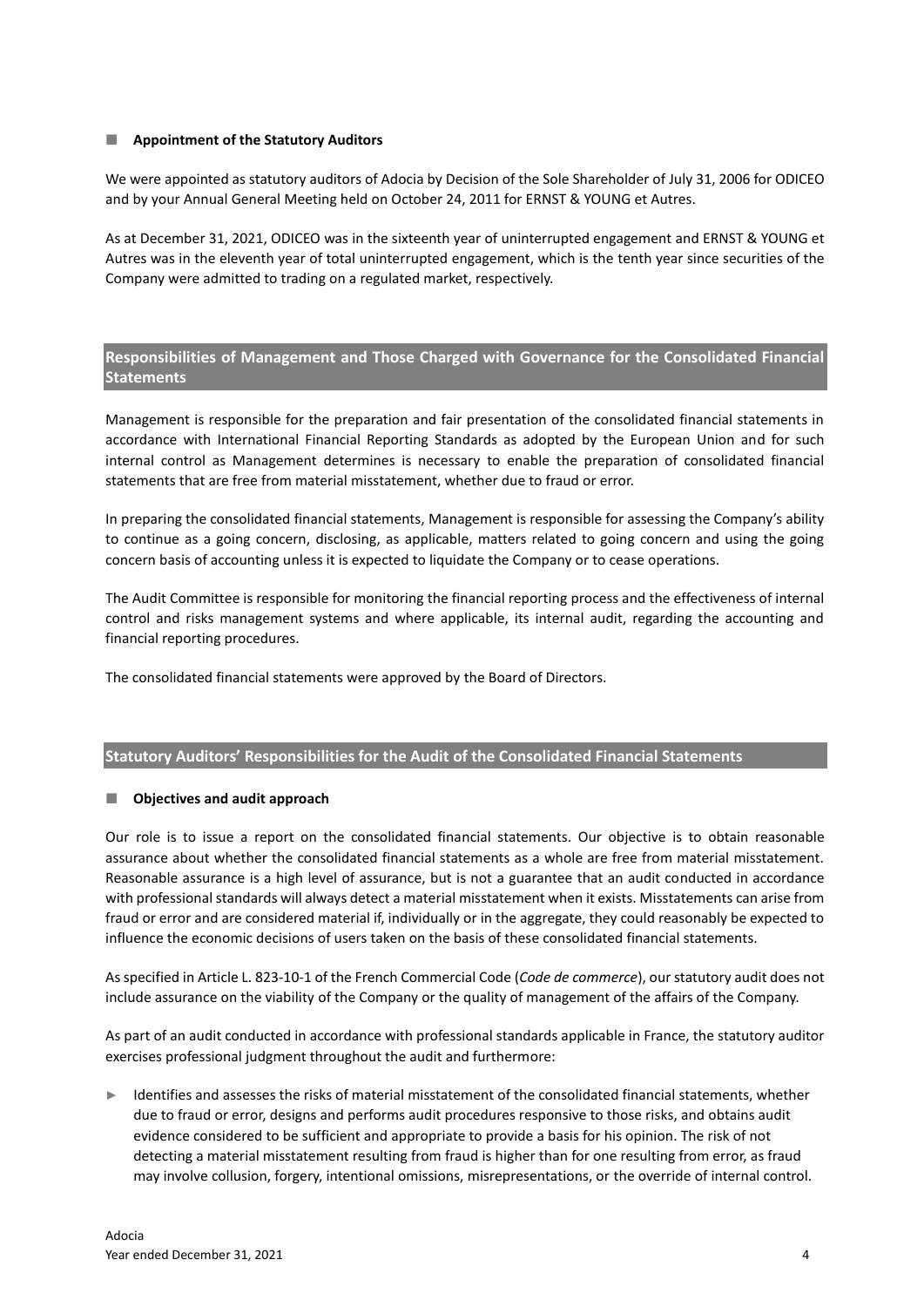- ► Obtains an understanding of internal control relevant to the audit in order to design audit procedures that are appropriate in the circumstances, but not for the purpose of expressing an opinion on the effectiveness of the internal control.
- ► Evaluates the appropriateness of accounting policies used and the reasonableness of accounting estimates and related disclosures made by Management in the consolidated financial statements.
- ► Assesses the appropriateness of Management's use of the going concern basis of accounting and, based on the audit evidence obtained, whether a material uncertainty exists related to events or conditions that may cast significant doubt on the Company's ability to continue as a going concern. This assessment is based on the audit evidence obtained up to the date of his audit report. However, future events or conditions may cause the Company to cease to continue as a going concern. If the statutory auditor concludes that a material uncertainty exists, there is a requirement to draw attention in the audit report to the related disclosures in the consolidated financial statements or, if such disclosures are not provided or inadequate, to modify the opinion expressed therein.
- ► Evaluates the overall presentation of the consolidated financial statements and assesses whether these statements represent the underlying transactions and events in a manner that achieves fair presentation.
- ► Obtains sufficient appropriate audit evidence regarding the financial information of the entities or business activities within the Group to express an opinion on the consolidated financial statements. The statutory auditor is responsible for the direction, supervision and performance of the audit of the consolidated financial statements and for the opinion expressed on these consolidated financial statements.

### **Report to the Audit Committee**

We submit to the Audit Committee a report which includes in particular a description of the scope of the audit and the audit program implemented, as well as the results of our audit. We also report, if any, significant deficiencies in internal control regarding the accounting and financial reporting procedures that we have identified.

Our report to the Audit Committee includes the risks of material misstatement that, in our professional judgment, were of most significance in the audit of the consolidated financial statements of the current period and which are therefore the key audit matters that we are required to describe in this report.

We also provide the Audit Committee with the declaration provided for in Article 6 of Regulation (EU) No 537/2014, confirming our independence within the meaning of the rules applicable in France such as they are set in particular by Articles L. 822-10 to L. 822-14 of the French Commercial Code *(Code de commerce)* and in the French Code of Ethics *(code de déontologie)* for statutory auditors. Where appropriate, we discuss with the Audit Committee the risks that may reasonably be thought to bear on our independence, and the related safeguards.

Villeurbanne and Lyon, April 21, 2022

The Statutory Auditors *French original signed by*